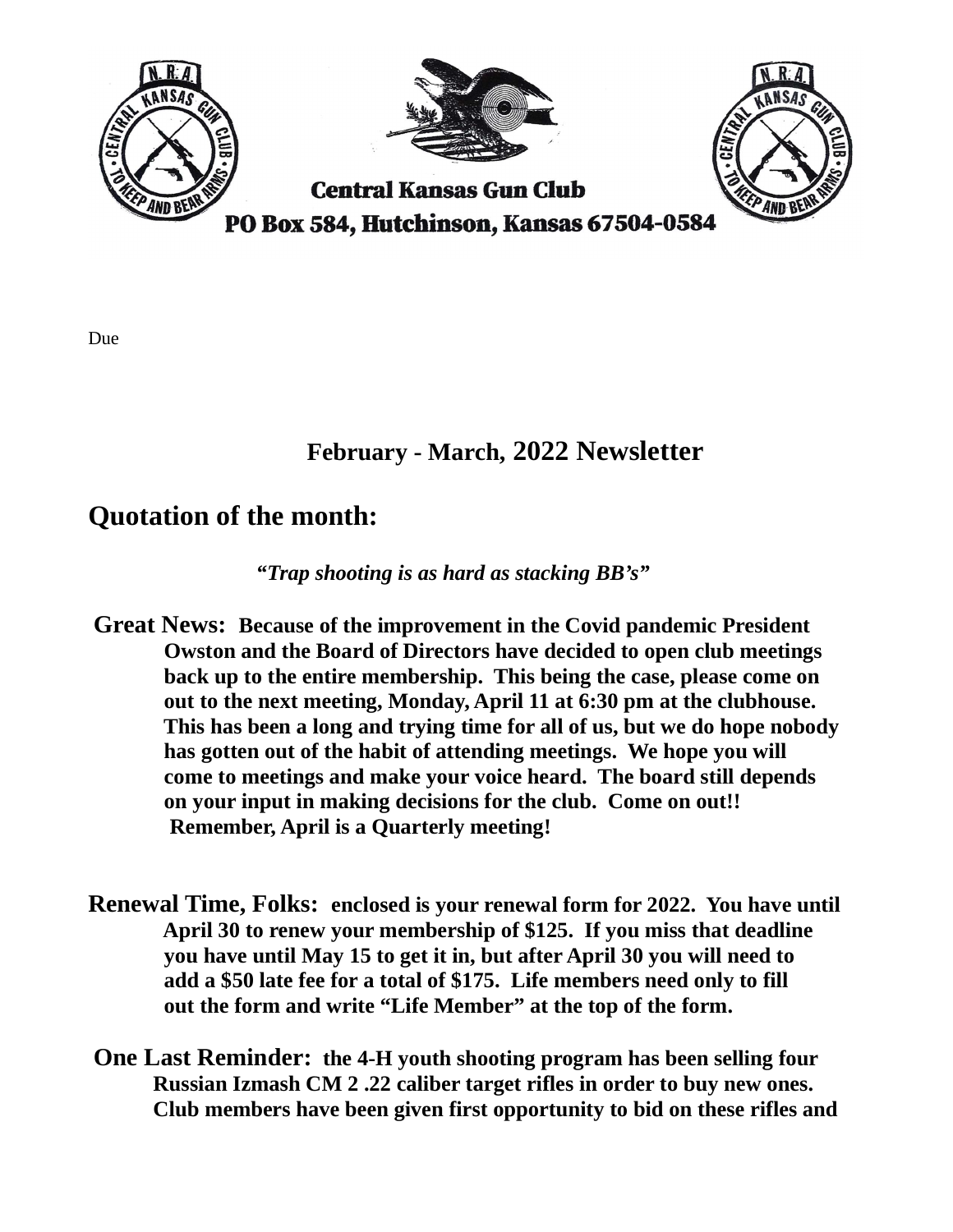

we are now down to one! The rifles are built with heavy barrels and target sights and have been stomping the competition in international small bore matches. Minimum bid is \$450.00, and bids must be sent to Ray Bartholomew, 4107 South Obee Road, Hutchinson, 67501. Do it quickly if you want this last one. A background check is required with the accompanying federal form 4473.



- And By The Way: don't let your anger at Putin and the Ruskies cause you to miss out on a great deal on an excellent target rifle. It ain't the gun's fault.
- Same Old Song: due to the continuing insane situation with ammo and reloading components participation in some events has been a bit off so Dennis advises we keep an eye on the club calendar. Dennis also asks that any Discipline Chairman canceling or changing any event to let Dennis know immediately.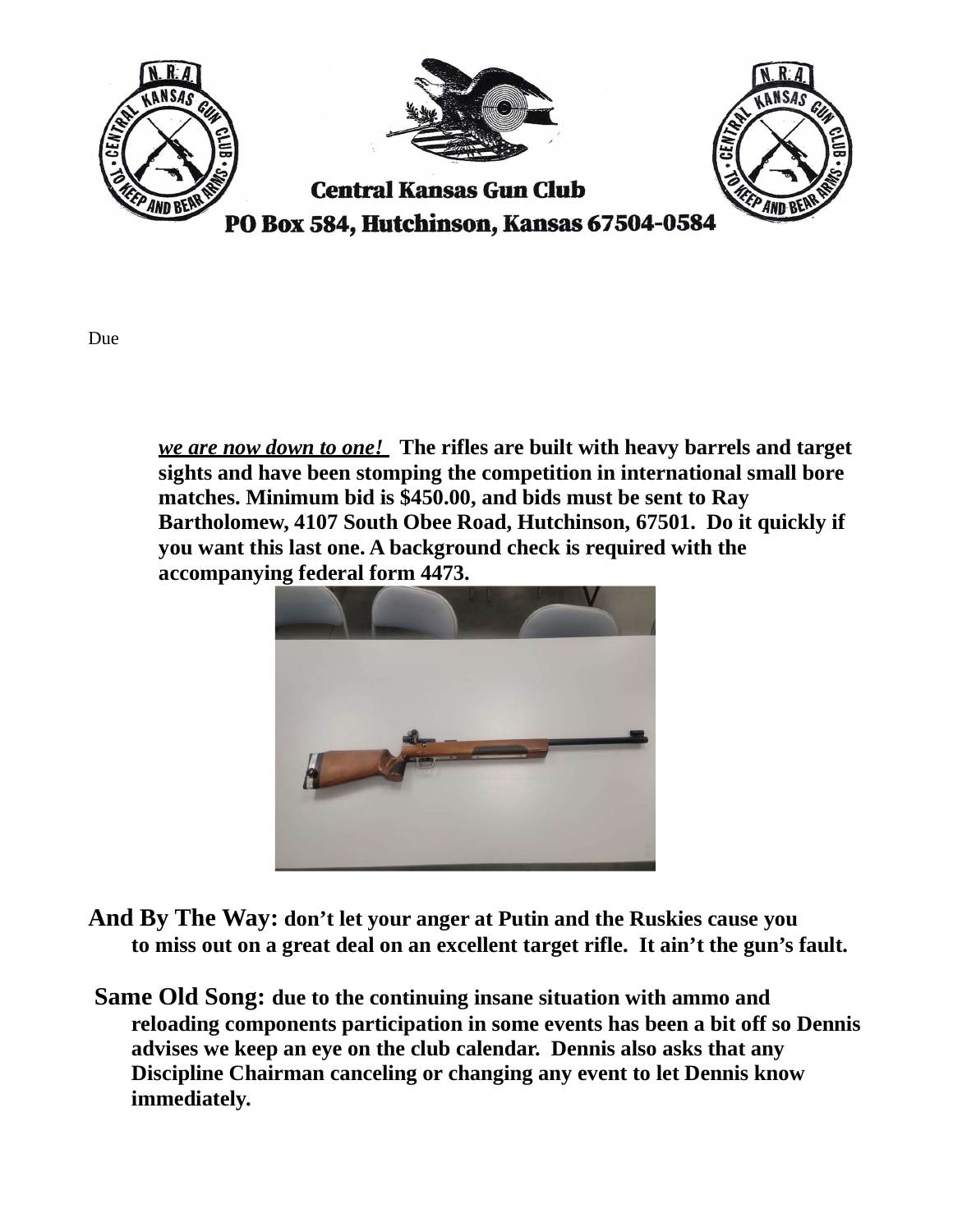

- Workday: Executive Officer Dennis Chambers reports there were 32 people on the workday sign-in sheet and there were others in the work crew not on the sign-in sheet. Target backers were replaced throughout the range and many steel targets were repainted. Much brush cutting was done on the north pistol ranges and much work was done on forming and prep work in advance of concrete being poured on the center trap field shortly. Thanks to Shotgun Chairman Travis Oden for the use of heavy equipment and thanks to all who worked hard to move this project forward. Those new members who were unable to attend Saturday should find time to get with Dennis about work opportunities. There is a ton of stuff that needs done as a matter of ongoing range maintenance.
- Shotgun: Chairman Travis Oden reports the programs continue to bring out a good number of shooters, especially 5-Stand. We are shooting trap (if there is interest), skeet and 5-stand. Remember we are back on Daylight Saving Time. Shooting Tuesdays 4 till done – skeet. Thursdays 4 pm till done – 5 stand. 5-Stand could really use some help folks. Pitch in if you can.
- Nickerson High School Trap Team: Spring semester shooting has begun. Shooting Tuesdays and Thursdays 6 pm and ending with regular shotgun. Also shooting Sunday afternoons beginning at 4 pm

Action Pistol: Greg Dick reports his next match will be April10 at 8 am.

- 1.) Falling Plate Event.
- 2.) Practical Event.
- 3.) Barricade Event.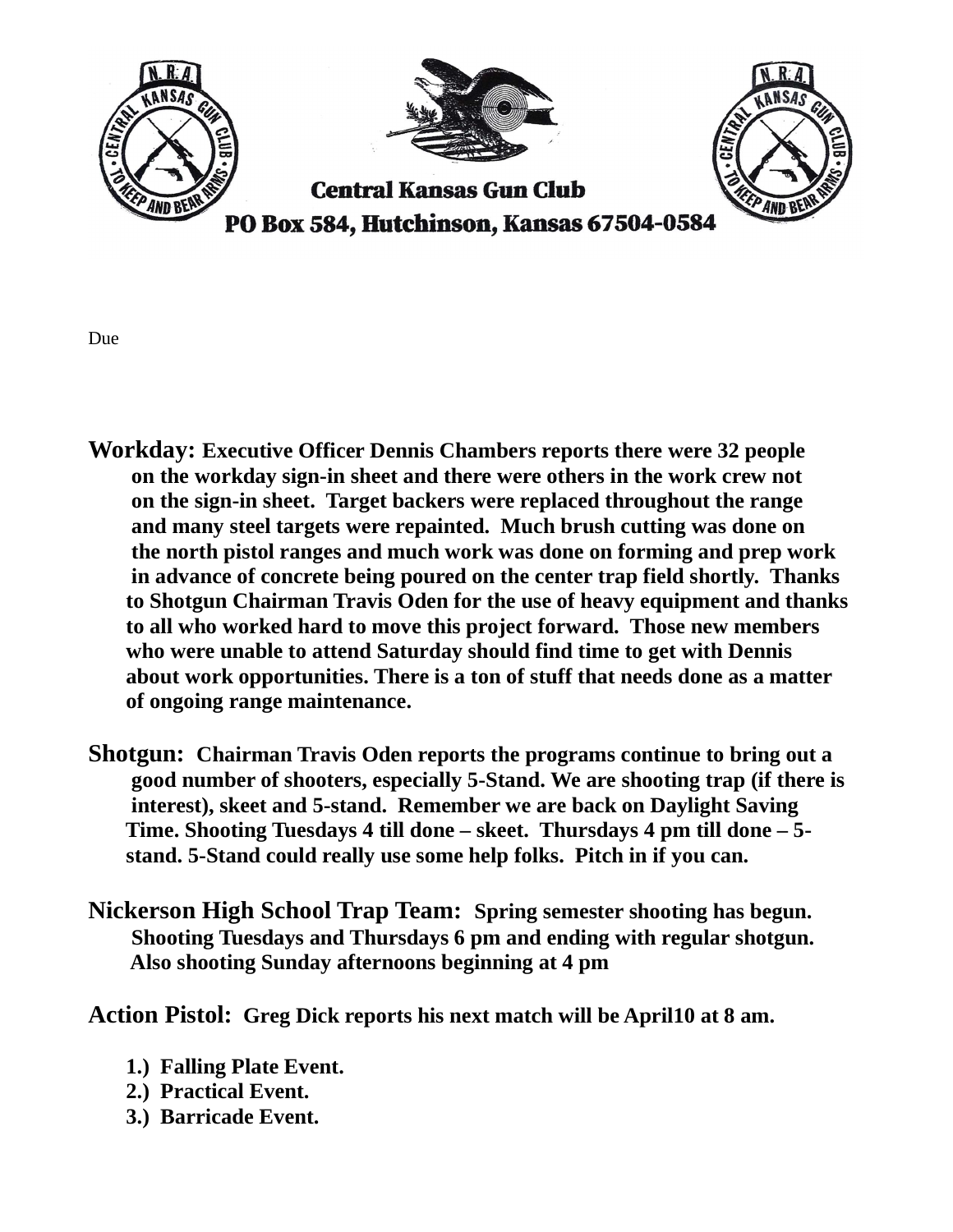

- Due
- 4.) Moving Target Event (Modified).

 Shoots will, as usual, be conducted under the NRA Action Pistol rule book and are open to all competitors per section two of the rule book. Entry fee has been \$18 but may increase. Entries close at completion of the first event. There will be no pre-entries. For information Contact Greg at (620) 931-7492.

- Pistol Caliber Carbine. Next match Sunday, April 3 at 8:30 am and the May match will be May 1. For information contact James Dean at (620) 200-0837 or james67501@sbcglobal.net.
- Precision (Tactical) Rifle: Greg Krebaum runs the shoots. Next event will be April 16 at 8 am. For information contact Greg at (620) 662-7515 or e-mail him at krebaum@sbcglobal.net. Contact Greg before the shoots.
- .22 Fun Shoot: shooting quarterly the last Sunday of the month. Watch the calendar. Call Dennis Chambers at (620) 664-7004 or e-mail him at casttackle@cox.net if you have any interest.
- .22 Rimfire Practice Shoot: Dennis runs these also. Contact Dennis at the above contact for information.
- .22 Night Shoots: Contact Dennis for further information.
- .22 Precision Rifle: Jeremy Hitschmann runs the program. Will begin soon. For information contact Jeremy at (316) 288-9034 or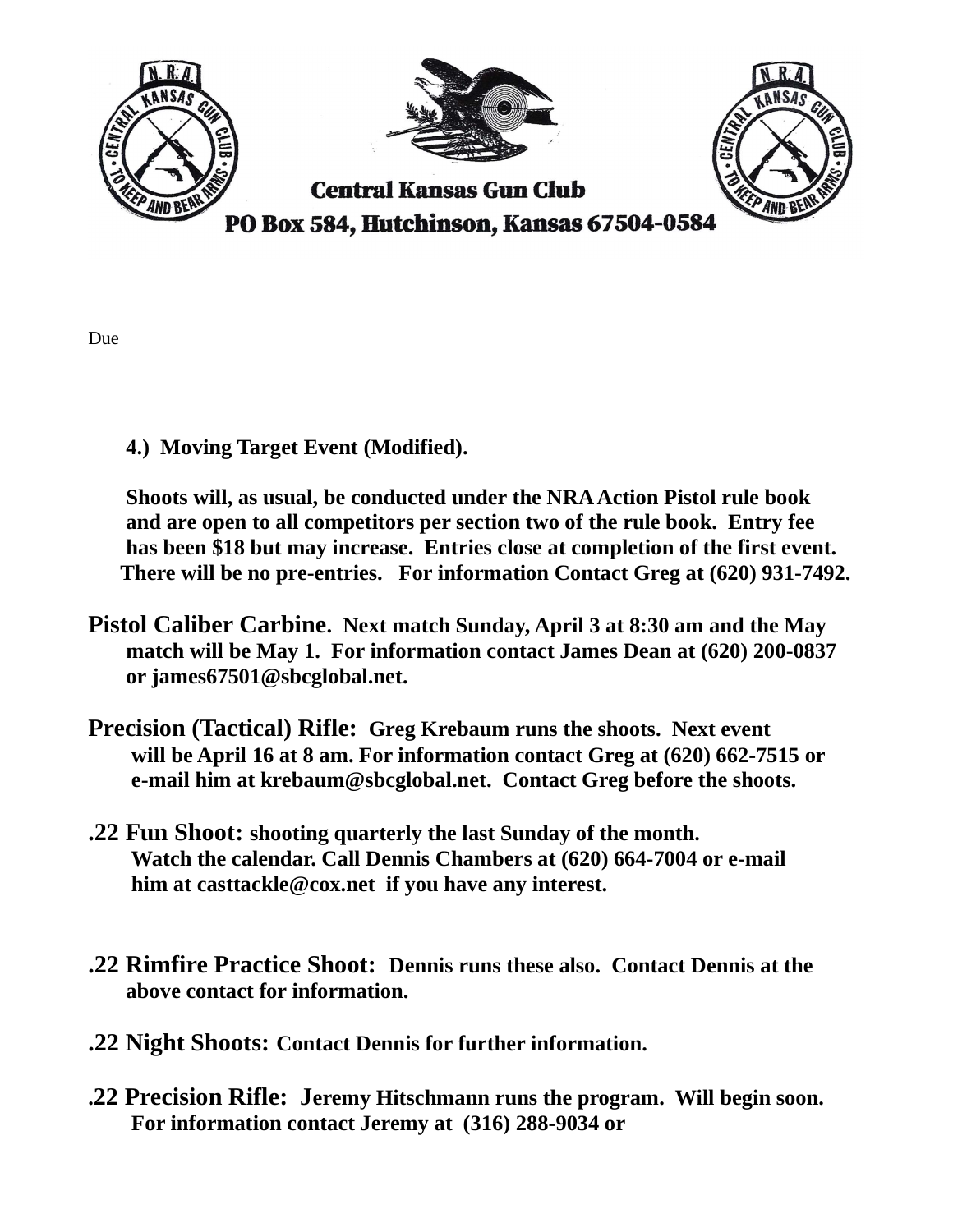

jeremyhitschmann@gmail.com.

- USPSA: Eric Schnitzer runs the program. Shoots are at 8 am on the last Sunday of the month. Next match is April 24
- High Power: Will resume shooting March 23. Contact Harold Mauck at (620) 727-3222 or dr2136@icloud.com.
	- April 9. 88-rd. 200/300/600 XTC. Camp Valor Benefit Match. NRA approved. Harold Mauck will run the line.
	- April 23. 88-rd. 200/300/600 XTC. KSRA Spring Warm Up Across the Course. NRA Registered. John Heger will run the line.
	- April 24. 88-rd. 4 X 600-yd. KSRA Spring Warm Up Mid-Range . NRA Registered. John Heger will run the line.
	- April 27. 600-yard practice. Non-approved prone shooting practice night,  $6 - 8$  pm.

3-Gun: shooting the third Sunday of the month at 9 am. Manuel "M.C." Camacho runs the matches. Next shoot is pending. For more information contact him at (316) 284-1357 or e-mail him at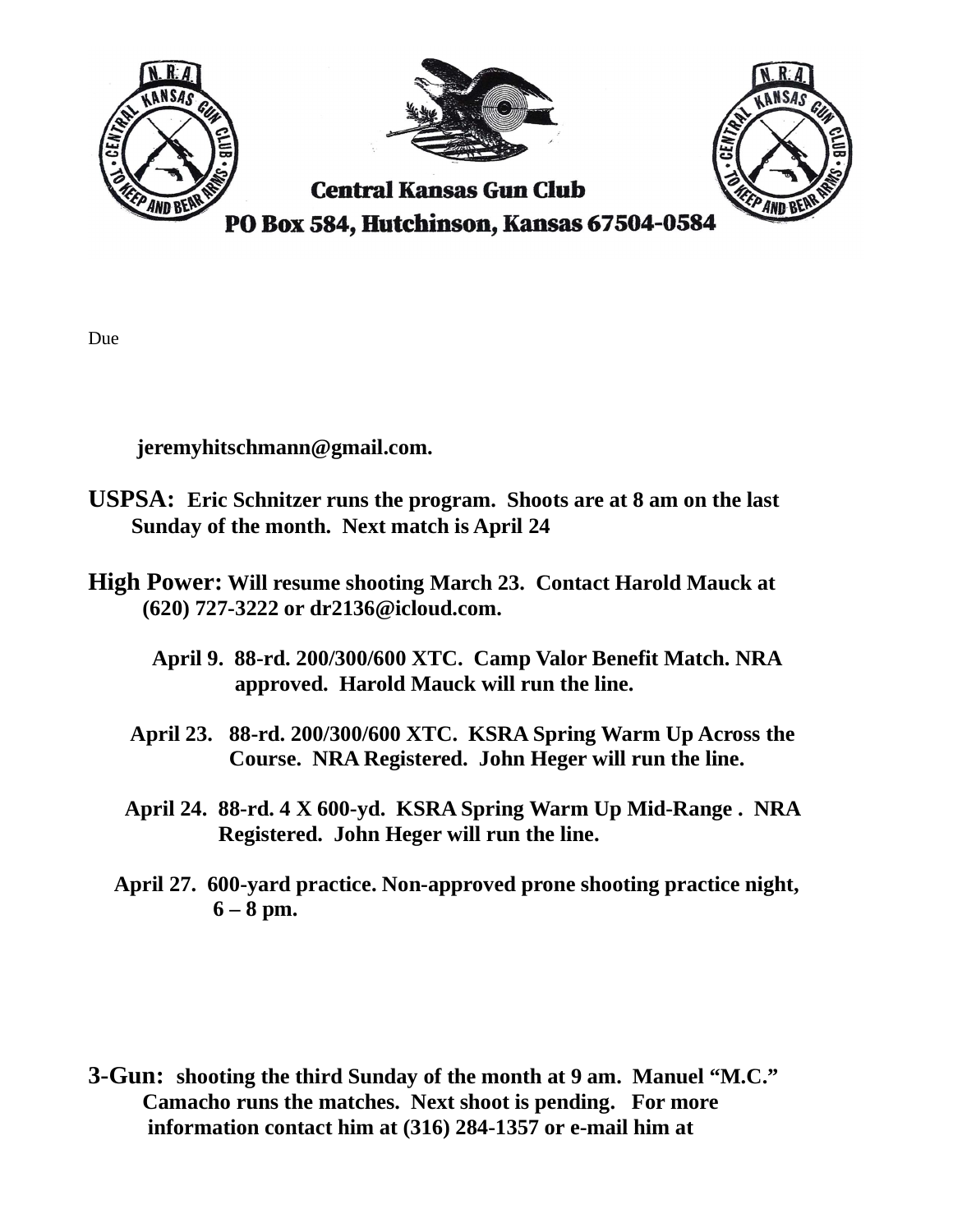

manuel@mcsportingarms.com.

- USPSA Steel Challenge: New discipline for the club. Off to a good start. Thomas Teater runs the matches. Contact him at (785) 230-2794 or e-mail him at tomashleyt@gmail.com.
- 4-H: Ray Bartholomew reports the BB Gun program will shoot 2-4 pm at the clubhouse each Sunday. For information about the 4-H programs contact Ray at (620) 200-8253 or e-mail him at raybart53@gmail.com.
- For Sale: members having items for sale can contact Jerry Maxfield at (620) 899-1053 or jrmax@cox.net. These will appear in the next newsletter.
- For Sale: Member Syd Holmes has for sale a Smith and Wesson Model 15-3 .38 Special, blue, rubber grips. Excellent. \$500.00. Also a Colt Diamondback, .22 cal., 6" barrel, blue. Rubber grips. Mfg. 1979. Excellent. \$1,900.00 Also a Colt Python, .357 cal., 6" barrel. Blue. Mfg. 1969. Original box. Excellent. \$2,800.00. Also an Ithaca SKB 280E. Side-by-side. 20 guage. 28" barrels. Blue frame. Mfg. Approx. 1976. Rare configuration. Excellent +. \$1,800.00. Contact him at (620) 960-4133.
- For Sale: Member Don Lane has for sale a used Browning BPS 10-guage Mossy Oak Bottomlands Camo, 28" barrel with Patternmaster choke tube. \$450.00 or best offer. Also, a Winchester XPR Hunter Mobuc camo .30-06 nw in box. \$450.00 or best offer. Contact Don at (620) 200-4444 after 5 pm if you need additional information.